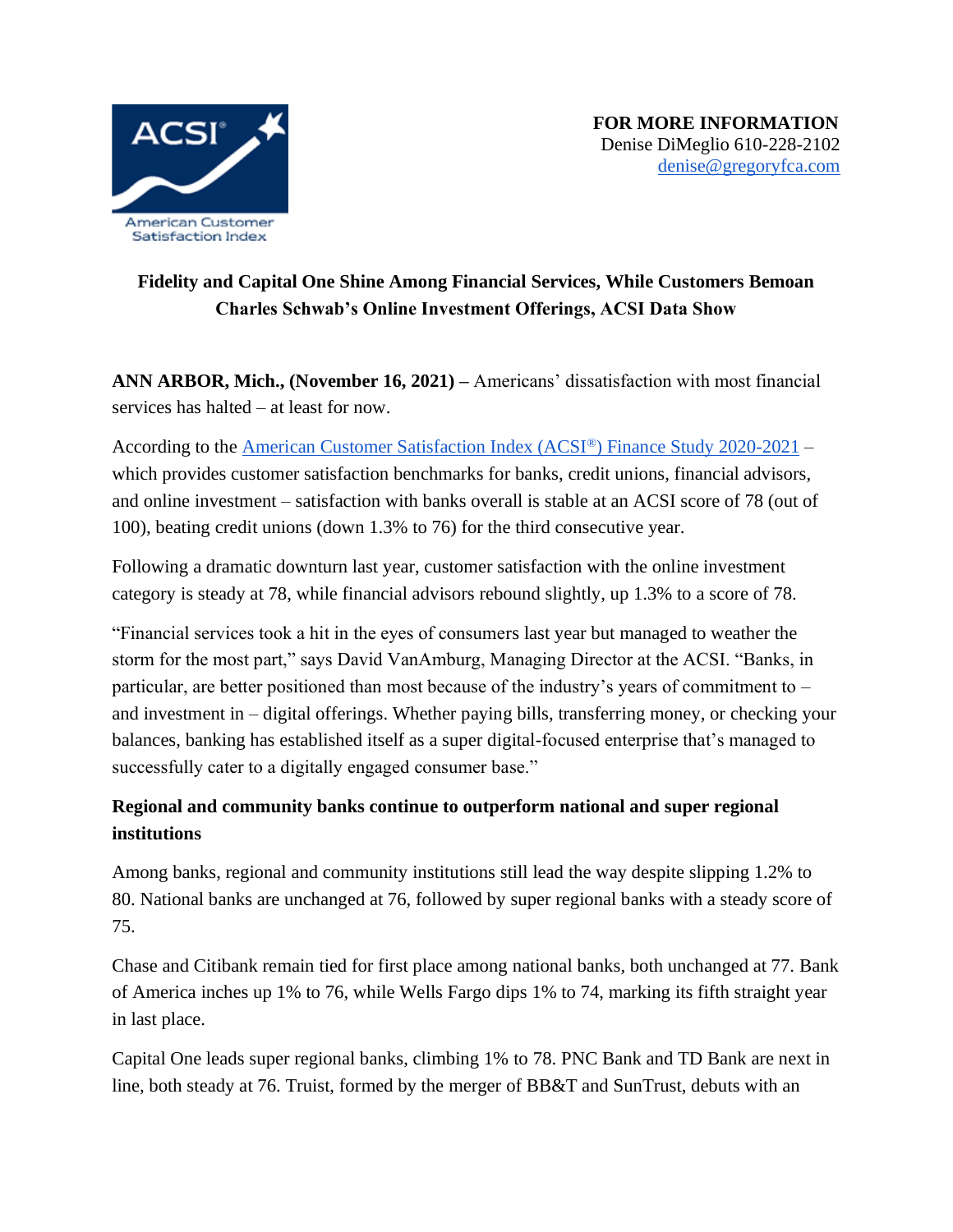ACSI score of 75, tying both Regions Bank (down 1%) and U.S. Bank (unchanged).

Near the bottom of the category, Citizens Bank (down 1%) and Fifth Third Bank (up 1%) score 74 each. KeyBank sits in last place despite a 1% uptick to 73.

### **Vanguard stakes its claim atop online investment**

Vanguard tops the online investment industry following a 1% bump to 80. Fidelity also improves 1% to an ACSI score of 79.

Customer satisfaction with the group of smaller online investment firms is unchanged at 77, tying Edward Jones, up 1%.

Charles Schwab takes the biggest hit, stumbling 4% to 76, the same score as E\*Trade (up 1%). Merrill Edge (Bank of America) is stable at 75.

In its first year of measurement, Robinhood lands at the bottom of the category with an ACSI score of 71.

### **Fidelity distinguishes itself among financial advisors**

Fidelity takes sole possession of the industry's number-one spot, climbing 3% to 81. Charles Schwab and Wells Fargo each improve 1% to 80 and 79, respectively, followed by Merrill (Bank of America) and Morgan Stanley, both up 1% to 78.

After sharing the lead last year, the group of smaller advisors tumbles 3% to 77, equaling UBS (up 1%). The group of independent advisors (up 1%) and Raymond James (unchanged) each score 76, just ahead of LPL Financial, which finishes last despite inching up 1% to 75.

The [ACSI Finance Study 2020-2021](https://www.theacsi.org/news-and-resources/customer-satisfaction-reports/reports-2021/acsi-finance-study-2020-2021) is based on interviews with 15,120 customers, chosen at random and contacted via email between October 5, 2020, and September 30, 2021.

Follow the ACSI on [LinkedIn](https://www.linkedin.com/company/american-customer-satisfaction-index-acsi-/) and Twitter at [@theACSI.](https://www.twitter.com/theacsi)